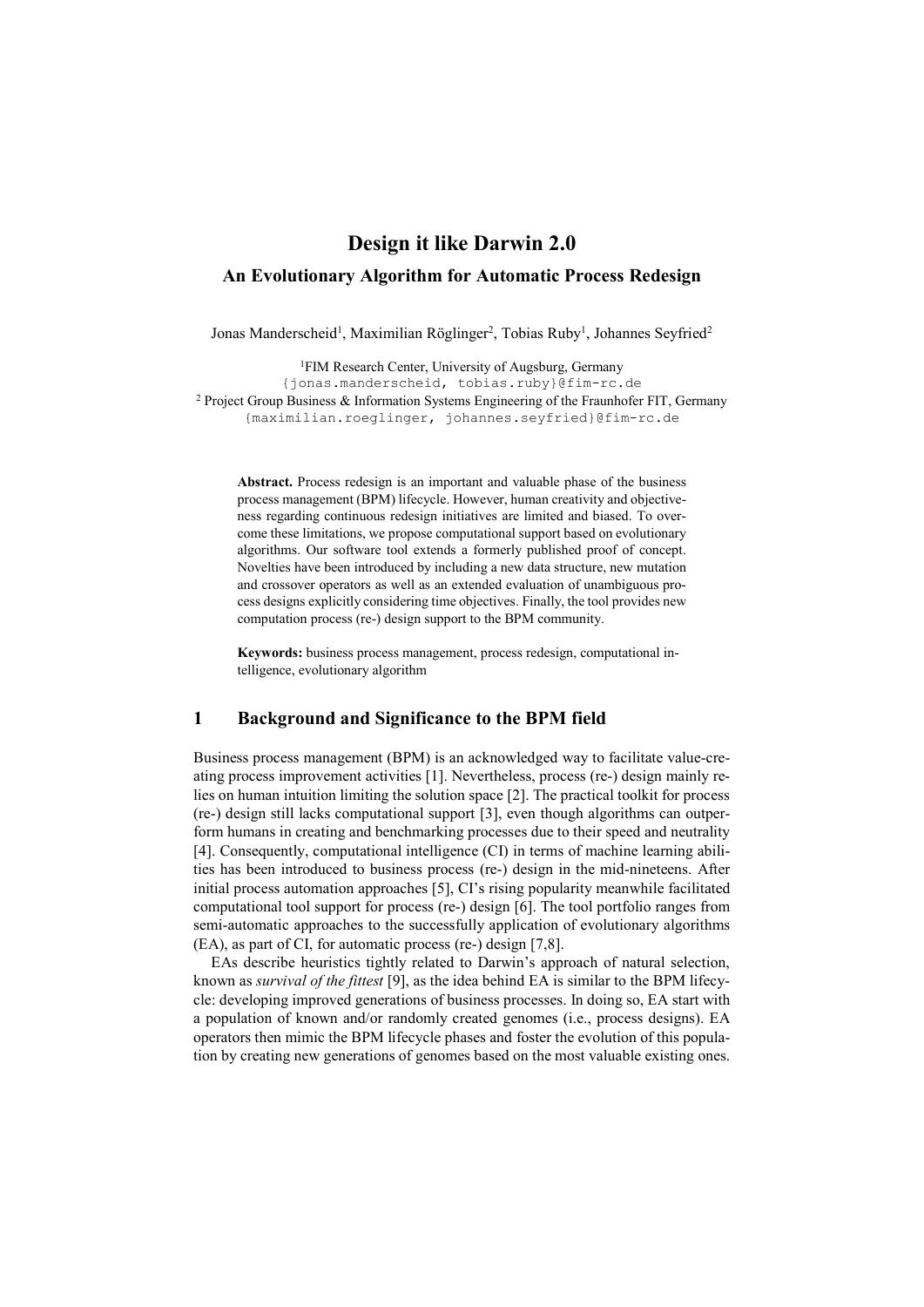The mutation operator randomly replaces sub-processes with new gateways and/or tasks, whereas the crossover operator combines proven sub-processes of existing genomes (see Sect. 2). The valuation of genomes is done by a fitness function depending on predefined criteria. The evolution cycle repeats until it results in a (potentially local) optimum or it is terminated manually.

Afflerbach et al. [10] provide the first EA application that allows for exclusive splits and covers elementary process design elements (i.e., tasks, input/output objects, and sequence flows). In addition, it aggregated multiple dimensions of process performance to the main economic factors of cash flows and the risk considering time, quality, and flexibility [11]. They confirm the usefulness of their EA design in a proof of concept. However, the proof of concept still lacks scalability, platform- and vendor independence, well-defined interfaces, visualization and analysis functionalities as well as a direct integration of performance effects. We therefore present a stand-alone process (re- ) design tool *Design it like Darwin 2.0* that addresses many of these shortcomings. The tool enables researchers and practitioners to create new process designs based on any set of tasks (e.g., gathered by process mining). Particularly, the import/export feature provides well-defined interfaces as further step towards a highly automated BPM lifecycle.

# **2 Design it like Darwin 2.0 – The Tool**

Regarding the tool presentation, we start with an architectural overview followed by a description of the significantly enhanced backend features. Finally, we present the new analytics and visualization functionalities.

The tool is a dynamic single page C# web application that also implements an application programming interface (API). Up to 19 **settings** allow for the customization of the EA itself (e.g., the maximum number of generations or population size) as well as process improvement goals (e.g., weights for the performance dimensions and the decision-makers' risk attitude). **Input data** regarding tasks (i.e., name, description, expected cash flow and variance, and execution time), input/output objects, input/output dependencies, process attributes, and attribute coverage can be inserted via user interface (see Fig. 1) or by a JSON file upload.

| Controls                             |                    |                     | <b>Status</b>                                                  |                           |   |                |                    |                              | Import / Export           |                            |             |   |
|--------------------------------------|--------------------|---------------------|----------------------------------------------------------------|---------------------------|---|----------------|--------------------|------------------------------|---------------------------|----------------------------|-------------|---|
| <b>Stop</b><br><b>Start</b><br>Pause |                    |                     | Stopped<br>Ready<br>Running<br>StopRequested<br>Initialisation |                           |   |                |                    |                              | Browse                    |                            |             |   |
|                                      |                    |                     |                                                                |                           |   |                |                    | ■ Data Import<br>Data Export |                           |                            |             |   |
|                                      |                    |                     |                                                                |                           |   |                |                    | <b>E</b> Graph-XML Download  |                           |                            |             |   |
| Data                                 | Settings           | Analytics           |                                                                |                           |   |                |                    |                              |                           |                            |             |   |
| <b>Activities</b>                    |                    |                     | Objects                                                        |                           |   |                |                    |                              |                           |                            |             |   |
| Name                                 | <b>Description</b> | Costs<br>(Cashflow) | Costs<br>(Variance)                                            | <b>Time</b><br>(Duration) | ÷ | Name           | <b>Description</b> | Type                         | <b>Process</b><br>(Input) | <b>Process</b><br>(Output) | Price       | ٠ |
| a1                                   |                    | $-1$                | 0.3                                                            | 1                         | 亩 | $^{\circ}$     |                    | Information                  | true                      | false                      | $\mathbf 0$ | ŵ |
| a2                                   |                    | $-7$                | 14.82                                                          | 1                         | 亩 | 0 <sup>2</sup> |                    | Information                  | true                      | false                      | $\mathbf 0$ | û |
| 2 <sup>2</sup>                       |                    |                     | 4.84                                                           |                           |   | 0 <sup>3</sup> |                    | Information                  | false                     | false                      | $\sim$      | 肅 |

**Fig. 1.** Tool user interface (Data tab)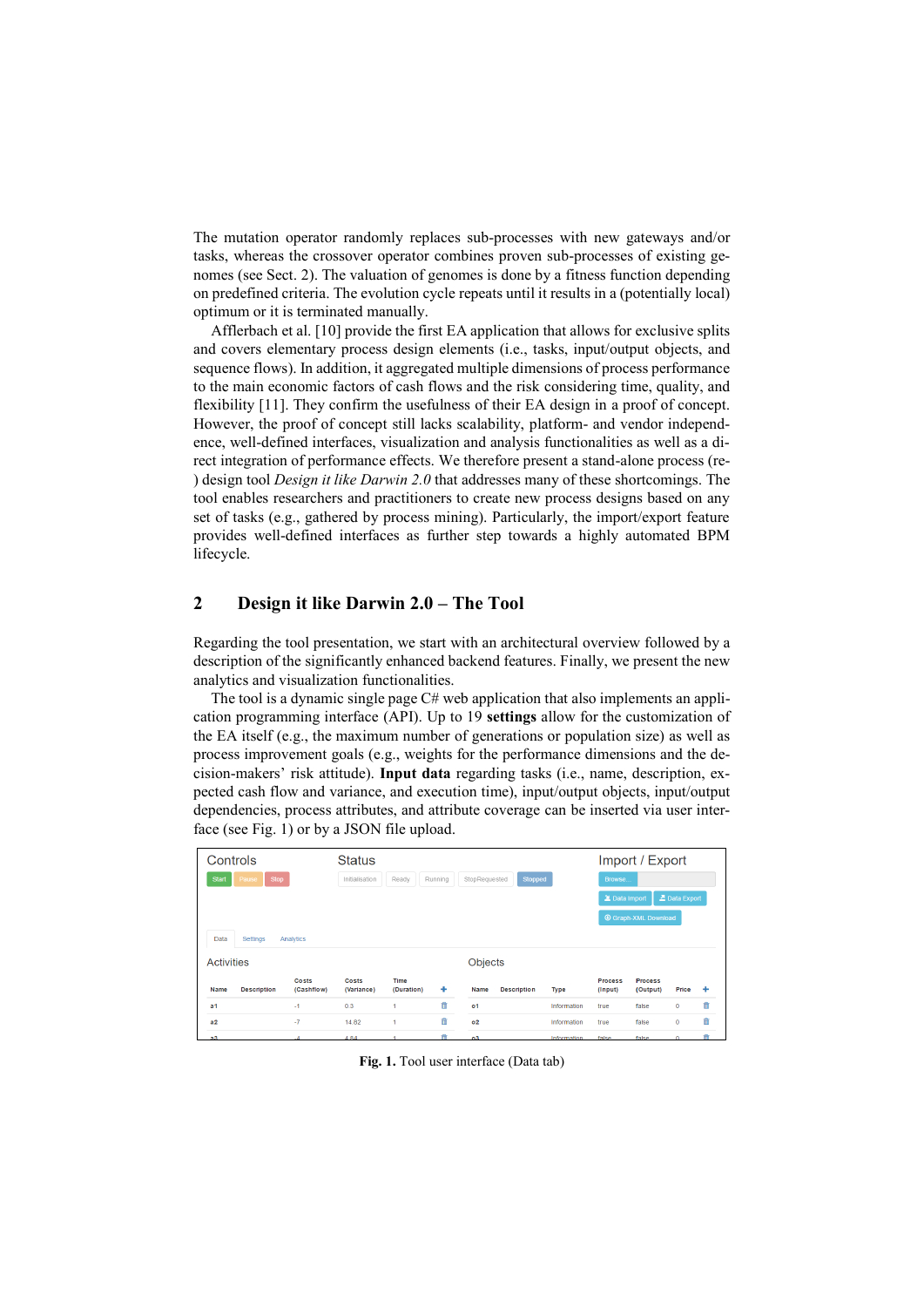For the backend calculation, we implemented the following key functionalities, which enhance the existing proof of concept of Afflerbach et al. [10]:

**Greedy Algorithm.** We apply a greedy algorithm to generate new genomes while randomly combining tasks according to their input/output objects, dependencies, and gateways. This choice significantly influences the performance. The resulting genomes are feasible (i.e., process attributes constraints and data input/output dependencies are considered), but rarely optimal in the first iteration. Besides, we can force the greedy algorithm to create only feasible genomes to facilitate an automated initial process design.

**Tree structure.** We present processes as directed trees (see Fig. 2). Tree nodes correspond to parallel, sequential, and exclusive gateways, where leaves correspond to tasks. Thereby, we explicitly consider the semantics of BPMN gateways and their semantics in EA operations (mutation and crossover) and, thereby, extend the overall solution space compared to the existing proof of concept.



**Fig. 2.** Sample BPMN process transformation into a tree

**Genome Operators.** With the introduction of the directed tree, we also further developed the implemented EA operators according to Poli et al. [12]. The crossover operator randomly switches two nodes of two genomes, while the mutation operator generates new subtrees using the greedy algorithm to replace existing ones. We also allow for limiting the tree depth to avoid unnecessarily complex process designs with multiply duplicated gateways and/or tasks not contributing to better solutions.

**Varying Crossover-/Mutation-Rates.** As varying crossover and/or mutation rates is critical to the success of EAs, we start with a high mutation probability and a low crossover probability that will decrease or increase respectively by  $1/n$  per generation [13], where n represents the number of generations. Thereby, we ensure a broad exploration of the solution space at the beginning and a narrow solution space exploitation at the end, fostering the convergence of the EA.

**Multi-criteria Evaluation.** We explicitly model the information related to the process performance dimension time (i.e., fixed completion time per task) to foster the use of exclusive and parallel gateways. We finally calculate the genomes' fitness as an individually weighted average of the task-related cash flows and time estimations based on user preferences [10]. This calculation covers the process performance dimensions time and cost.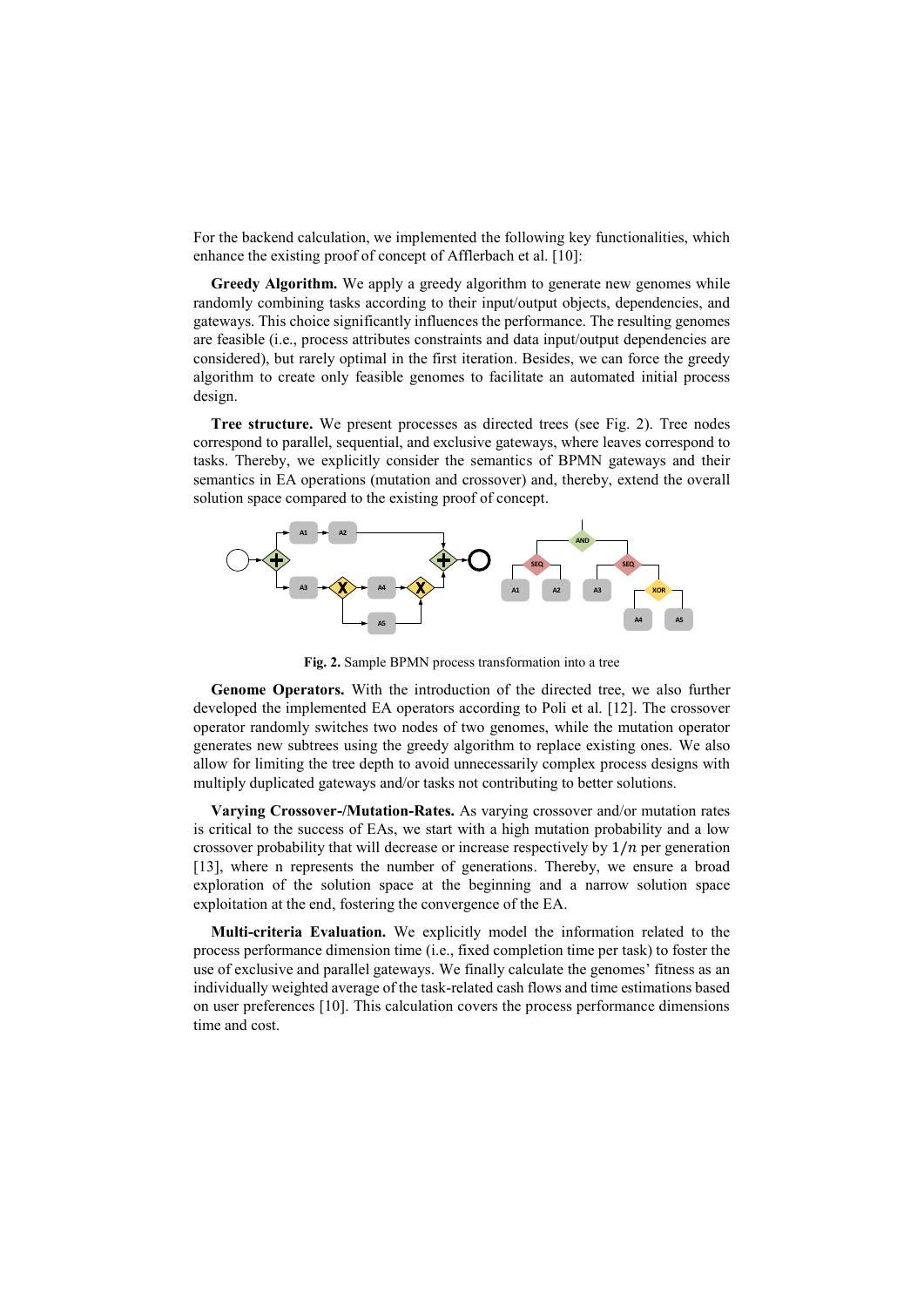**Pain factor.** We widened the solution space by infeasible (i.e., violated input-outputconstraints) and overly complex (e.g., redundant gateways or parallel gateways with only one path) process designs. As the best solution is close to the boundary between the solution space of feasible and infeasible designs, we tackle the best solution from both sides. To cope with such designs, we introduced a pain factor as a negative adjustment in their fitness, punishing infeasible and overly complex solutions. Besides, we ensure at least one feasible solution per generation through the greedy algorithm (see above) or the elitist selection [12].

For the presentation of the results, we introduced new **analytics and visualization**  features. The analytics tab displays the development of several performance indicators in real-time (e.g., the fitness development, the percentage of feasible process designs, or the evaluation runtime, see Fig. 3). Besides, the analytics tab always presents the best process design so far as BPMN graph and provides a BPMN 2.0 XML file download for further processing.



**Fig. 3.** Tool user interface (Analytics tab)

## **3 Maturity and Future Work**

*Design it like Darwin 2.0* is a ready-to-use fully automated process (re-) designer applicable to academic and industrial contexts. We invite the BPM community to challenge their own process design ideas.

From an evaluation perspective, we compared the enhanced algorithm to the proof of concept in [10] based on the same travel agent process from a modified real-life scenario. The greedy algorithm generates populations with thousands of genomes as recommended for EAs based on tree structures within seconds. As the best solution is close to the boundary, the example process already reveals the value of the extended solution space (i.e., feasible and infeasible designs). Even though the overall average of feasible genomes is about 10 to 15 percent per generation owing to infeasible process designs, the tool identifies the optimal solution more quickly than the initial proof of